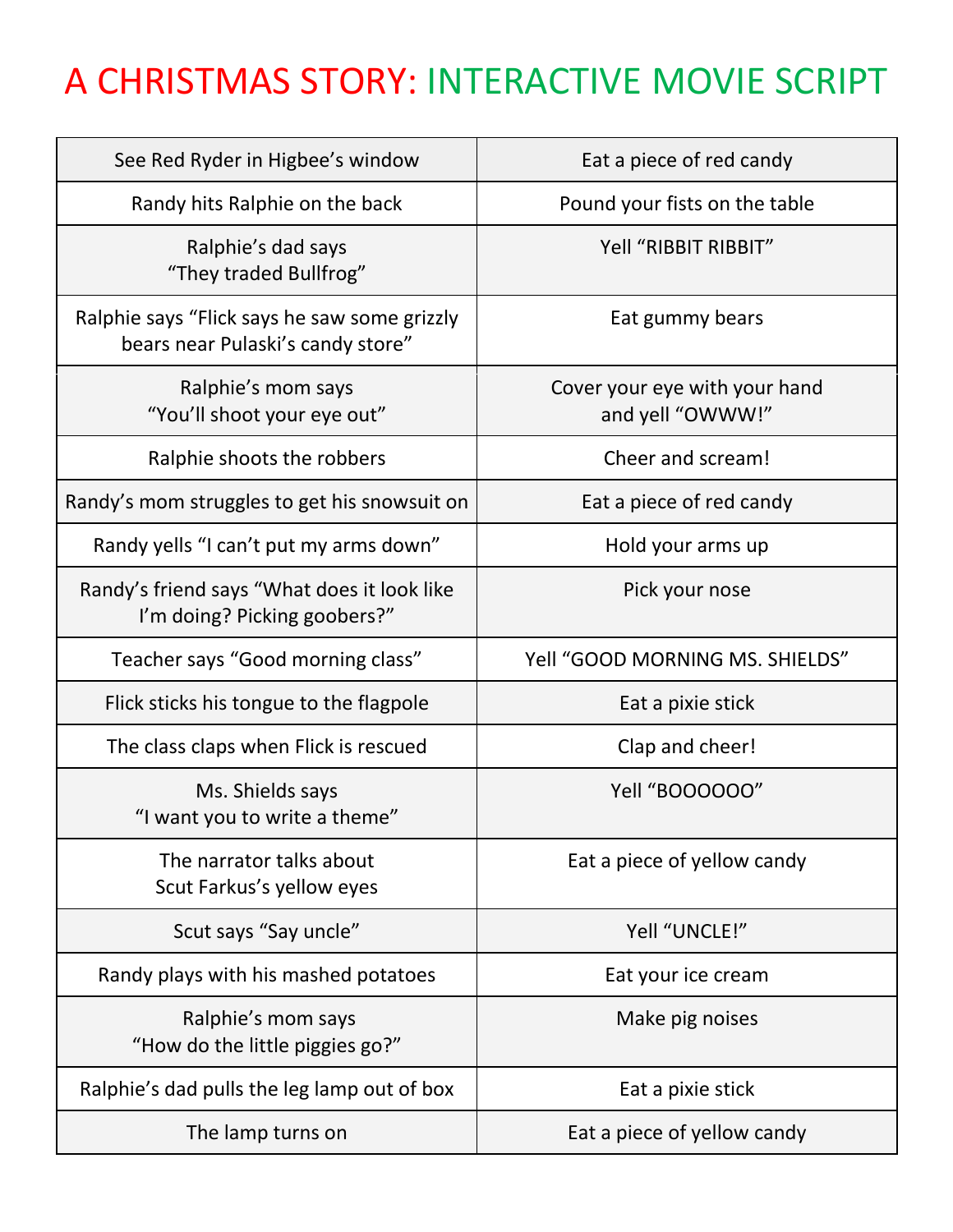| The class cheers when Ralphie gets an A+                             | Clap and cheer!                                   |
|----------------------------------------------------------------------|---------------------------------------------------|
| The family goes to buy a Christmas tree                              | Eat your Christmas tree candies                   |
| The family sings Jingle Bells                                        | Sing along!                                       |
| Ralphie says "Oh fudge"                                              | Eat Hershey's kiss                                |
| Ralphie gets punished with soap in his mouth                         | Eat a piece of red candy                          |
| Ralphie's mom spits out the soap                                     | Make barf noises                                  |
| Ralphie gives Ms. Shields a fruit basket                             | Eat fruit snacks                                  |
| Ralphie hears the numbers for Annie's<br>secret message on the radio | Shout out random numbers                          |
| Ralphie pours a glass of milk                                        | Eat a cookie                                      |
| Scut Farkus scares the boys                                          | Scream!                                           |
| Ralphie gets a C+ on his essay                                       | Throw 3 paper balls at screen                     |
| Witch says<br>"You'll shoot your eye out"                            | Cover your eye with your hand<br>and yell "OWWW!" |
| Ralphie beats up Scut Farkus                                         | Pound your fists on the table                     |
| Ralphie's mom finds Randy in the cabinet                             | Eat an Airhead                                    |
| Randy says "Mickey! Mickey!"                                         | Wave at screen                                    |
| Santa is in the parade                                               | Yell "SANTA!"                                     |
| Randy screams when he sits on Santa's lap                            | Scream!                                           |
| Santa says<br>"You'll shoot your eye out, kid"                       | Cover your eye with your hand<br>and yell "OWWW!" |
| The blue tree lights blow the fuse                                   | Eat a piece of blue candy                         |
| Ralphie's dad says "Merry Christmas!"                                | Yell "MERRY CHRISTMAS!"                           |
| Ralphie stands in his bunny suit                                     | Eat a piece of pink candy                         |
| Ralphie gets his Red Ryder                                           | Cheer and scream!                                 |
| Ralphie shoots his eye out                                           | Cover your eye with your hand<br>and yell "OWWW!" |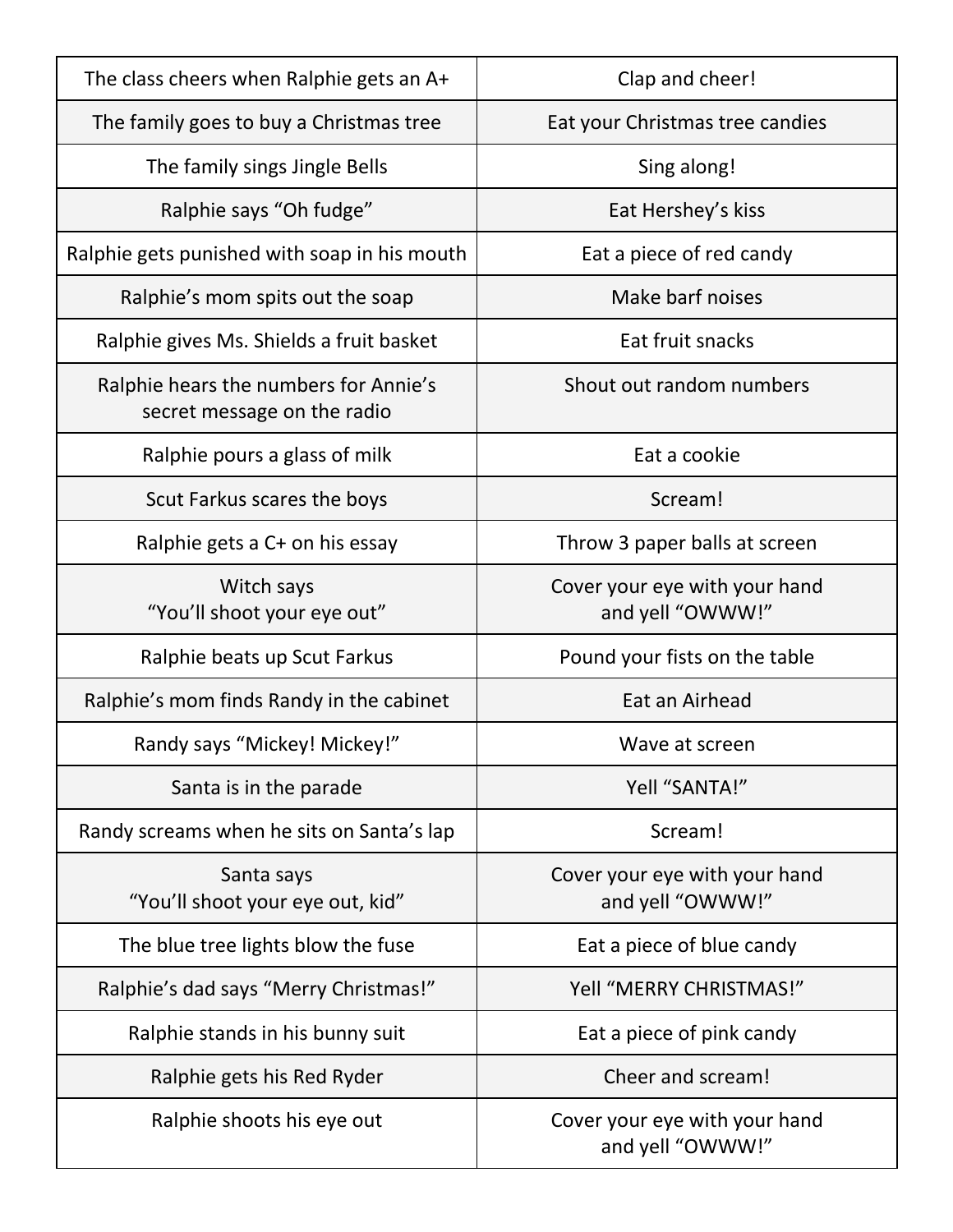| Ralphie steps on his glasses                                 | Yell "OH NO!"                                         |
|--------------------------------------------------------------|-------------------------------------------------------|
| Randy is sleeping on the floor                               | Yell "WAKE UP RANDY!"                                 |
| The family goes to a Chinese restaurant                      | Eat fortune cookie                                    |
| Ralphie's parents sit by the tree<br>and clink their glasses | Clink your drink with your neighbor<br>& say "CHEERS" |
| The snow falls as the credits roll                           | Throw 3 paper balls at screen                         |